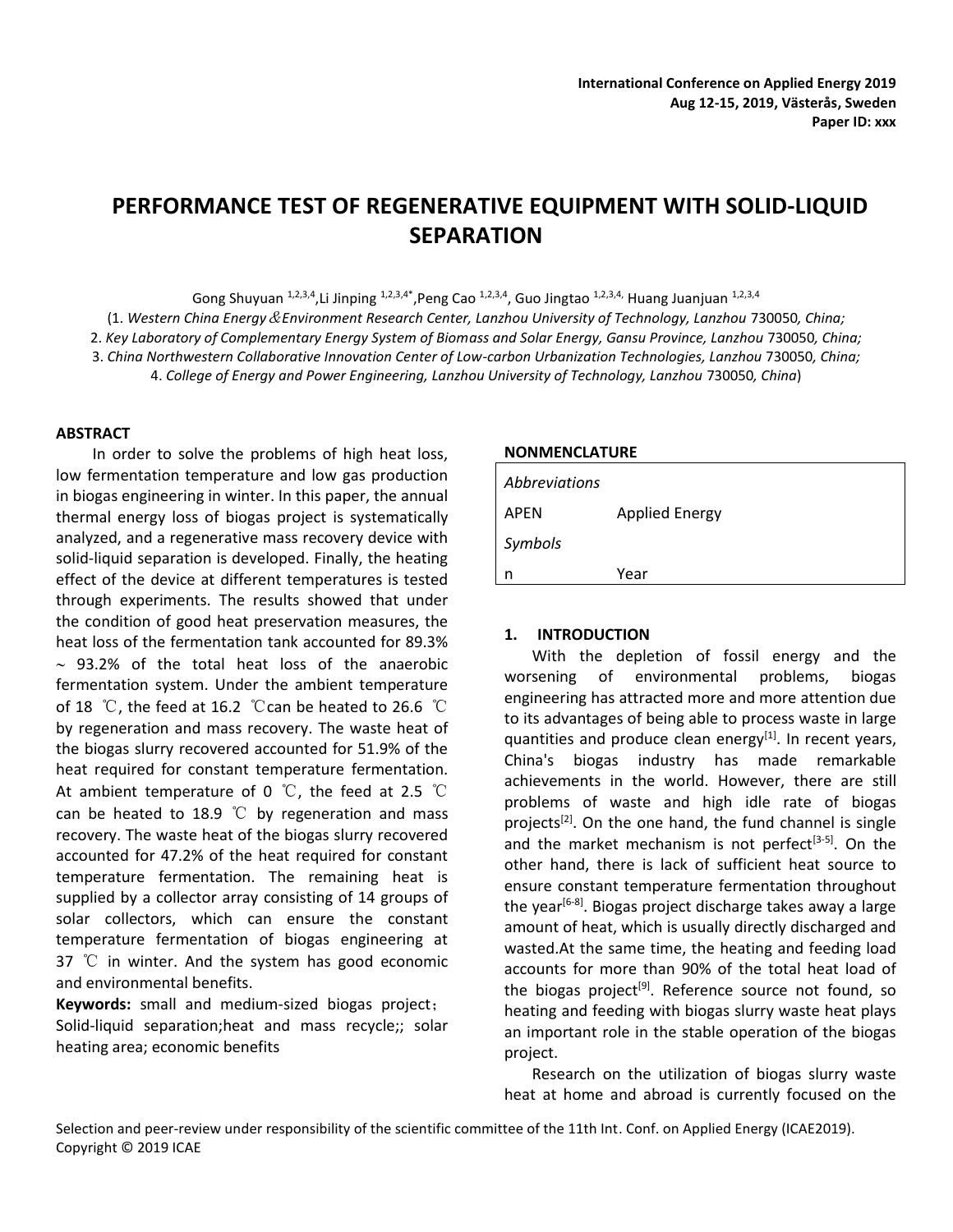selection of biogas slurry waste heat exchanger and heat exchange mechanism analysis<sup>[10-11]</sup>. Chen Jingjing $[12]$ Reference source not found used numerical simulation method to study the performance of waste heat recovery in Scraped surface heat exchanger.It is concluded that recovering biogas slurry waste heat not only reduces the heat required for constant temperature fermentation, but also improves the net gas production rate of biological raw materials. Pei Xiaomei [13] Reference source not found designed a solar-biogas slurry waste heat pump high-temperature anaerobic fermentation heating system. The heat recovered from the biogas slurry waste heat in this system accounts for 70% of the total heat required by the anaerobic fermentation device<sup>[14]</sup> Reference source not found By comparing and analyzing the gas production performance of Sweden high-temperature fermentation and Jiangsu medium-temperature fermentation on the same scale, it is concluded that high-temperature fermentation and waste heat recovery can improve the fermentation gas production efficiency. Wang Shuxia<sup>[15]</sup> reference source not found analyze the net capacity characteristics of biogas project by energy efficiency ratio and net capacity.It is concluded that the recovery of biogas slurry waste heat can raise the average fermentation temperature of biogas project from 28.9℃ to 36.5℃. Under the same feed concentration, the maximum net production capacity before and after biogas slurry waste heat recovery can increase by 11.5%, and its corresponding energy efficiency ratio increases by 53.1%.According to the rheological characteristics of biogas slurry, Han

Jingyi<sup>[16]</sup> designed a regenerator with an arcuate structure. Numerical simulation showed that the waste heat recovery of biogas slurry in the system accounted for 61% of the total heat demand of the system.And that stability of the biogas engineer system is improved.

Waste heat recovery and biogas slurry reflux should be completed after solid-liquid separation in the discharge of biogas project, so it is very important to select a reasonable solid-liquid separation device.At present, there are three main technologies used for solid-liquid separation in biogas projects at home and abroad: centrifugal, filter pressing and sieving. Among them, spiral extrusion separators with low energy consumption and high reliability are widely used in the fields of livestock manure treatment and biogas slurry and residue separation<sup>[17-18]</sup>. However, these solid-liquid separation methods have high fixed investment and require a lot of maintenance costs, and are only suitable for biogas projects above 200  $m<sup>3</sup>$ The discharge of small and medium-sized biogas projects usually selects farmland for digestion and nearby discharge after sedimentation. However, due to the reasons of planting season, biogas slurry that cannot be completely digested in farmland not only increases the cost of sewage discharge, but also causes environmental pollution.

To sum up, this paper has developed a regenerative mass recovery device with solid-liquid separation, and tested its warming performance through experiments, so as to provide a selection basis for the actual operation of small and medium-sized biogas projects.



1-Thermal insulation layer 2-Stainless steel body 3-Press plate 4-Grille 5-Dispensing column 6-Dispensing port 7-Regenerative heat and mass return pipe 8-Feed pipe

Fig.1 Schmatic diagram of the overall structure of the device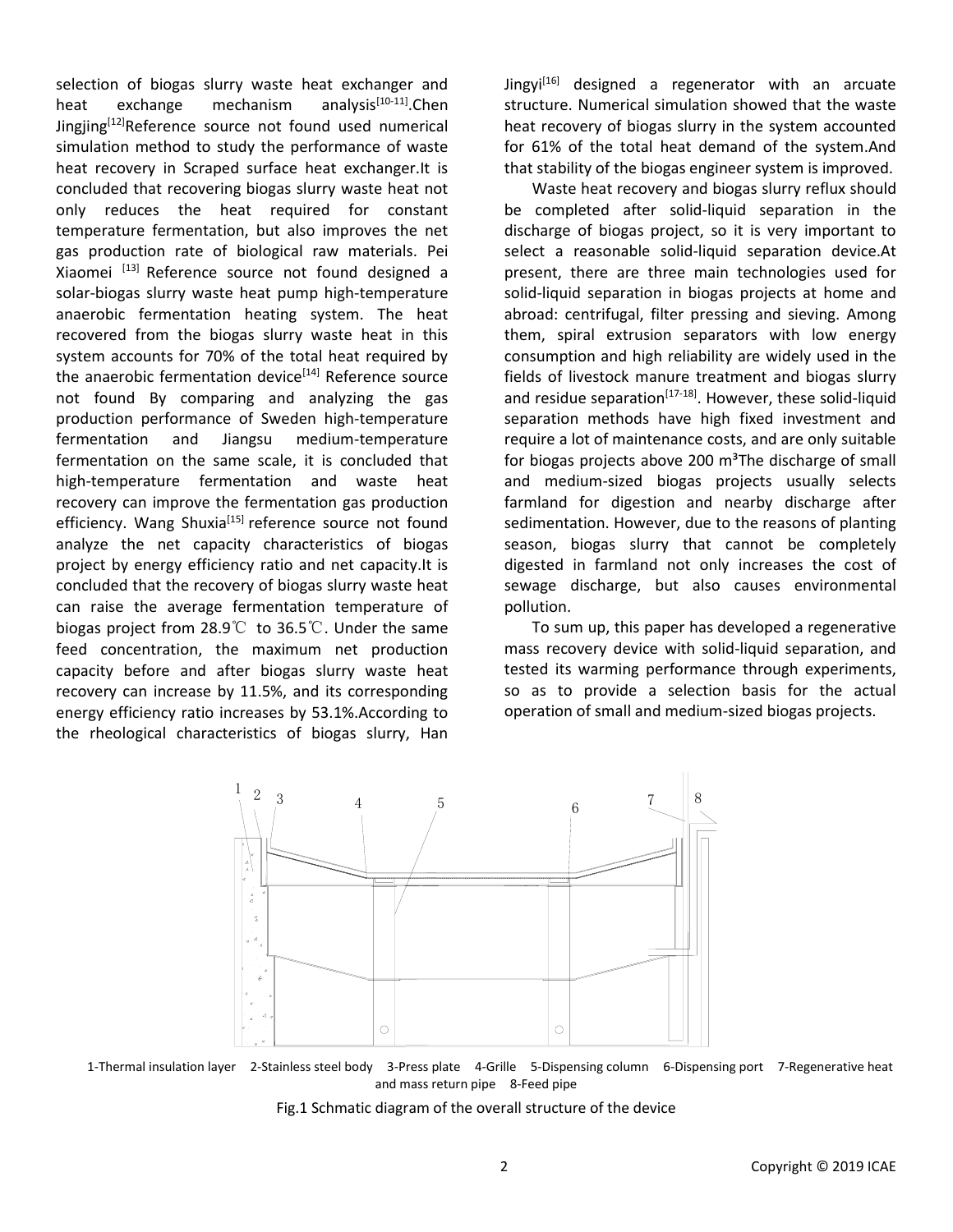### **2. PAPER STRUCTURE**

### *2.1 Overall Structure*

The regenerator with solid-liquid separation consists of a stainless steel main body, a grid, a pressing plate, a separating column, an insulating layer, an electric hoist suspension device, a self-suction sewage pump, a stirrer and the like.The device has a drawertype structure, and is divided into a biogas residue layer, a feed layer and a biogas slurry layer from top to bottom. The middle of the device is provided with four Uniform distribution liquid separation columns, which are fixed at the bottom of the feed layer to ensure that the biogas slurry after solid-liquid separation flows into the biogas slurry layer through the liquid separation columns, and then is recycled by a self-suction sewage pump.The overall structure is shown in fig. 1.

## *2.2* Working principle

Biogas slurry retrogradation refers to the introduction of biogas slurry after solid-liquid separation into fermentation tank according to a certain proportion for reuse.Biogas slurry contains a large number of methanogenic bacteria and incompletely decomposed organic matters. After being recycled, the decomposition rate of organic matters can be improved, the gas production rate can be accelerated, and the biogas yield can be increased.At the same time, biogas slurry recycling plays an important role in saving water and reducing emissions for biogas projects.The biogas slurry discharge and water demand can be reduced by 40% through retrogradation.On the one hand, the heat recovery of biogas slurry is through recovering the residual heat of biogas slurry retained by the recycled biogas slurry;On the other hand, highefficiency heat exchange is adopted to recover the heat in the residual biogas slurry, increase the feed temperature, realize waste heat utilization and reduce the heating load of the system.

During the operation of the heat and mass return device with solid-liquid separation, the top laminate is suspended by the electric hoist, and the discharged materials are discharged to the upper part of the grid, with the aperture of the grid being 70 mesh.Put down the pressing plate, and carry out solid-liquid separation under the action of extrusion pressure and gravity. The separated biogas slurry flows to the biogas slurry layer through four liquid separation columns, and the biogas residue remains in the biogas residue layer to complete solid-liquid separation.After the solid-liquid separation is completed, the biogas residue layer is suspended, the feed is introduced into the feed layer, and 40% of biogas slurry is returned to the feed layer through a self-suction sewage pump to complete the quality return.The remaining biogas slurry heats the feed through a direct heat exchange mode, and the heated feed is introduced into the fermentation tank through a single screw pump.After heat exchange, the sewage is pumped into the outside under the action of a selfsuction sewage pump to be absorbed by farmland.tate the objectives of the work and provide an adequate background, avoiding a detailed literature survey or a summary of the results.



Fig.2 schematic diagram of regenerative mass recovery device

## *2.3. Results*

#### *2.3.1 Test Analysis*

According to the biogas slurry regeneration test, 40% of the regeneration ratio was selected for regeneration test. Through the change of regeneration time and feed temperature, the proportion of feed temperature rise and heat recovery to the heat required by the system to maintain constant temperature fermentation at 37 $\mathbb{C}$  was calculated to determine the improvement of the operation stability and reliability of the biogas project by the regeneration regeneration device.

As shown in Figure 5, the temperature change diagram of biogas slurry during the regenerative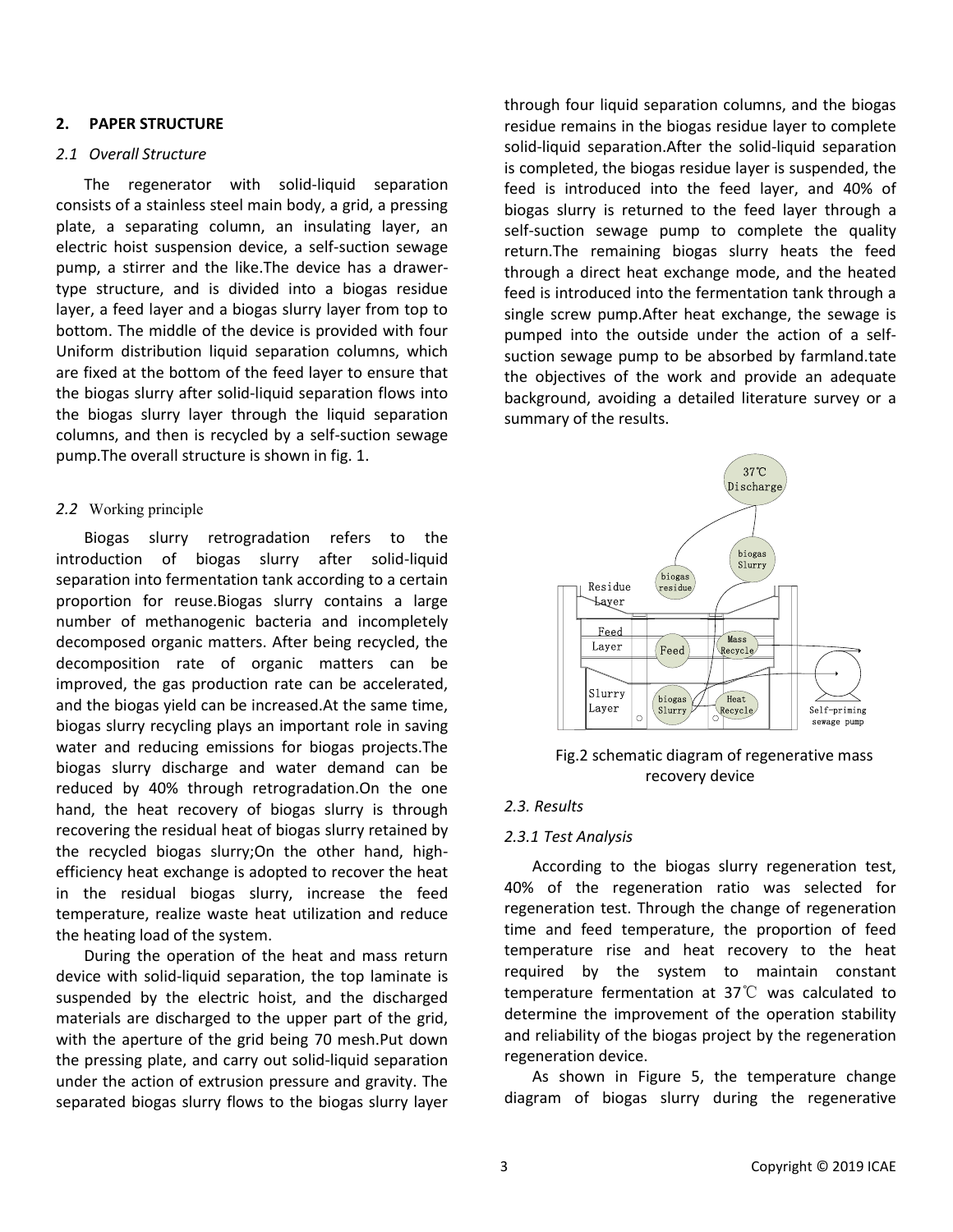operation of biogas project is shown. The regenerative regenerative device is installed in the feed room with good heat preservation effect, so it can maintain the ambient temperature higher than that of Homeostasis.The indoor temperature is 18.3℃, the fresh cow dung temperature is 18.7℃, the tap water temperature is 14.8℃, add appropriate amount of water and fresh cow dung into the feed layer, the temperature of the feed layer is 16.2℃ after uniform stirring, the temperature of biogas slurry obtained after discharging with fermentation temperature of 37℃ through discharging pipe and solid-liquid separation is 33.2℃.40% of the biogas slurry is introduced into the feed layer, and the rest of the biogas slurry is left in the biogas slurry layer to be heated and fed, the temperature of the feed layer is 25.9 ℃ after being recycled, the temperature of the feed layer reaches a maximum value of 26.6 ℃ after heat exchange for 220 minutes, and the heat of the biogas slurry waste heat recovery heating feed accounts for 51.9% of the heat required for maintaining constant temperature fermentation at 37 ℃.



Fig.5 Diagram of temperature change under recycle mass before heat

## *2.3.2 Test Analysis of Regenerative Heat and Quality in Winter*

As shown in fig. 6 is the temperature change diagram of return heat and mass under winter conditions, the indoor ambient temperature in winter can be relatively stably maintained at 35℃.The feed is placed outdoors and the feed temperature is close to the ambient temperature.



Fig..6 Diagram of temperature change of heat and mass recycle in winter

In this experiment, fresh cow dung at  $0^{\circ}$  is taken as the feed for the biogas project in winter, which accords with the actual operation conditions of the project. The tap water pipe is installed in the feed room, and the outlet water temperature is 3.2℃.After a proper amount of tap water and cow dung are uniformly mixed, the temperature of the feed layer is 2.5℃, 40% of biogas slurry is introduced into the feed layer, the temperature of the feed layer after uniform mixing is 13.3 ℃, and the temperature of the feed layer reaches 18.9 ℃ after reheating for 280 minutes.The heat recovered from waste heat of biogas slurry accounts for 47.2% of the heat required for maintaining 37℃ constant temperature fermentation in the biogas project in winter.Therefore, the regenerative quality has good benefits in winter and effectively improves the stability of the biogas project.

This should explore the significance of the results of the work, not repeat them. A combined Results and Discussion section is often appropriate. Avoid extensive citations and discussion of published literature.

#### *2.4 Conclusions*

Under the condition of adopting good heat preservation measures, the heating feed load accounts for 89.3% and 93.2% of the total heat load of the system.Under the condition that the ambient temperature is 18℃, the feed at 16.2℃ can be heated to 26.6℃ by the regenerative regeneration, accounting for 51.9% of the heat required for constant temperature fermentation.Under winter conditions, the feed at 2.5℃ can be heated to 18.9℃ by regenerative heat and mass recovery, accounting for 47.2% of the